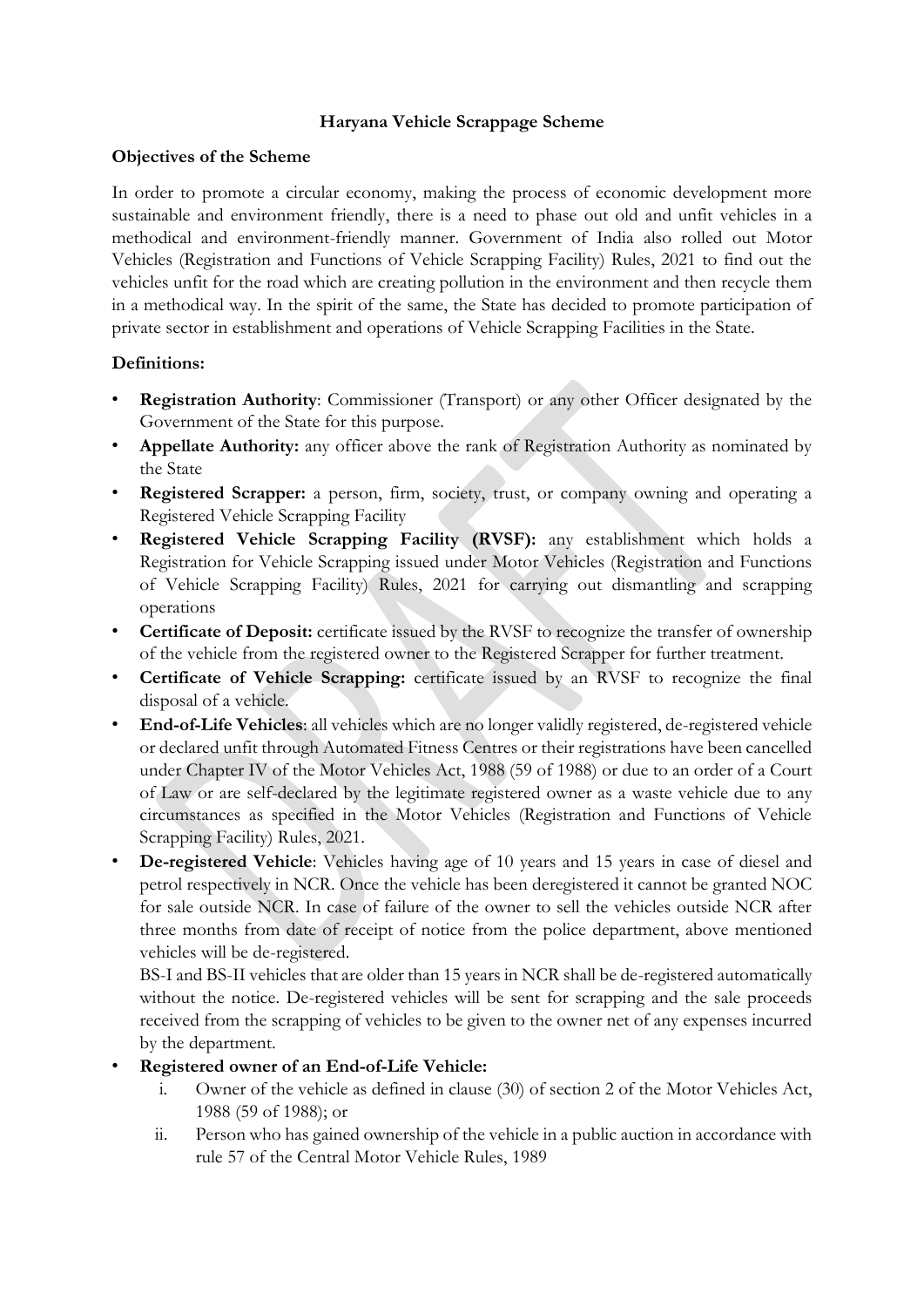• **Scrapping:** entire process from receipt and record of the End-of-Life Vehicles' including depolluting, dismantling, segregation of material, safe disposal of non-reusable parts, and issuance of Certificate of Vehicle Scrapping to the registered owner of a motor vehicle

## **Quantum of Assistance**

- **Capital Subsidy:** 25% of FCI up to INR 50 lakhs for the investment made on Plant & Machinery and building of RVSF. The capital subsidy will be restricted to first RVSF in each district of the State of Haryana.
- All other incentives such as NET SGST subsidy, stamp duty, interest subsidy, electricity duty exemption etc. shall be applicable as per Haryana Enterprises & Employment Policy, 2020.

## **Commencement and Applicability:**

The scheme shall commence with effect from the date of notification and shall remain in operation till for a period of 5 years or till the time Government decides to discontinue this scheme, whichever is earlier.

## **Time limit**:

The enterprise shall forfeit its entitlement for the subsidy, if it does not submit its claim, complete in all respects within three months of the commercial production of the establishment for which it is being claimed.

## **Interpretation/ Clarification**

The Administrative Secretary Industries and Commerce, Haryana shall be competent to make interpretation/clarification of provisions of this scheme.

# **Obligations of RVSF**

RVSF shall undertake verification of the persons handing over the vehicle for scrapping to determine the bona fide of the vehicle owner or his authorized representative and retain a copy of the same for record for a minimum period of six months

# **Criteria for Scrapping of Vehicles**

• All End-of-Life vehicle shall come under criteria of Scrapable vehicle. Further, Motor Vehicles (Registration and Functions of Vehicle Scrapping Facility) Rules, 2021

# **Scrapping Procedure:**

• The scrapping of vehicles shall be carried out by a Registered Scrapper in respect of all Endof-Life Vehicles as mentioned under Motor Vehicles (Registration and Functions of Vehicle Scrapping Facility) Rules, 2021

# **Certificate of Vehicle Scrapping**

The Registered Scrapper, after completing the necessary treatment, shall issue a Digital Certificate of Vehicle Scrapping, including a digital photograph of the cut out of the Chassis, in Form- 4 of Motor Vehicles (Registration and Functions of Vehicle Scrapping Facility) Rules, 2021 to update the National Register, VAHAN Database and inform the competent authority of the State.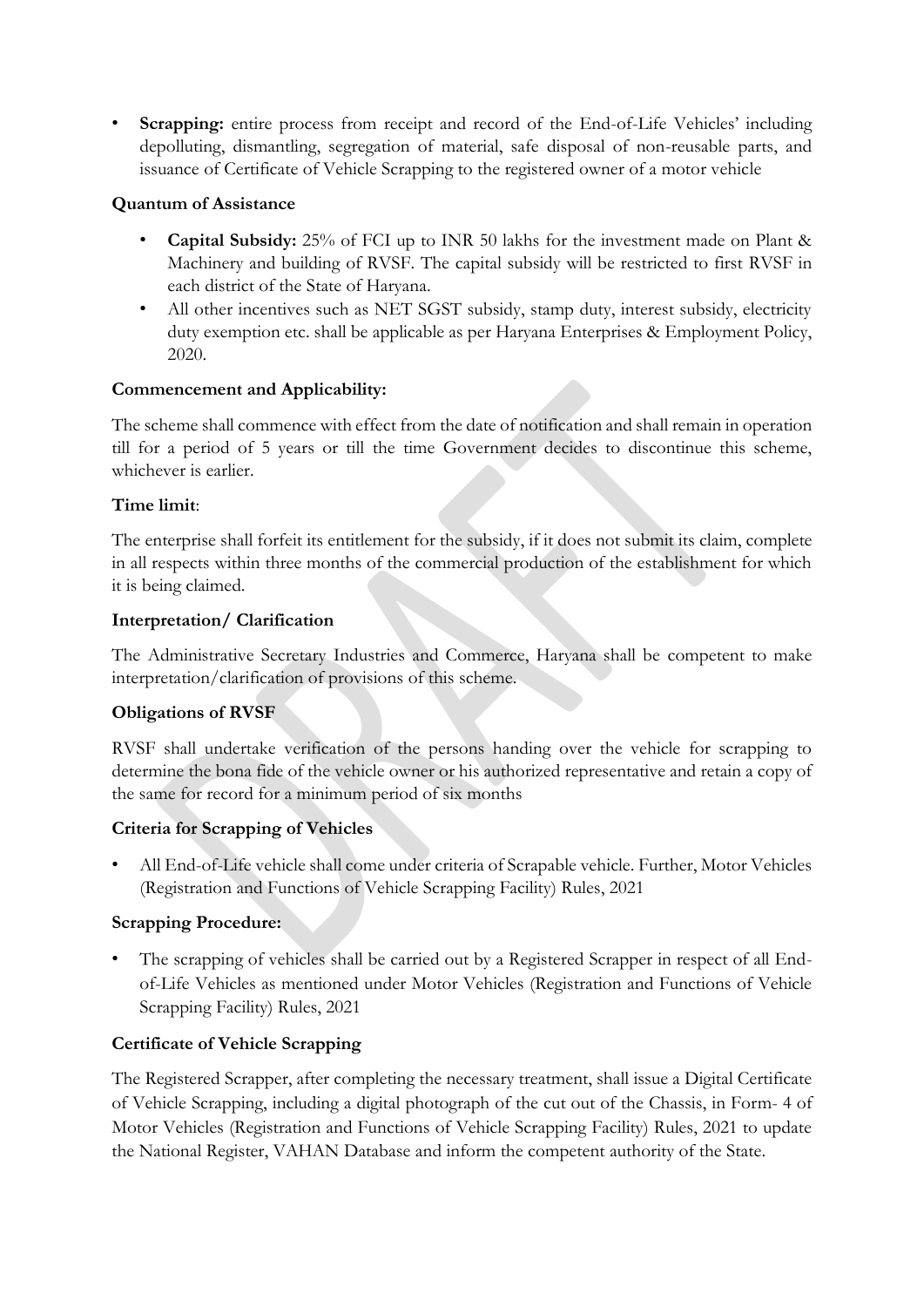# **Eligibility**

- The RVSF may be owned and operated by any legal entity, be it a person, firm, society, or trust established in accordance with the applicable laws.
- The entity must possess the following documents:
	- i. Certificate of Incorporation or Shop Act Registration or Udyam Aadhar
	- ii. Valid GST registration
	- iii. Valid PAN

## **Additionally, the entity: -**

- Should have applied for or be in possession of an approval for consent to establish from the competent authority of the State
- Shall undertake to meet the minimum technical requirement for collection and dismantling centres as per Central Pollution Control Board Guidelines.
- Should have competent manpower and appropriate equipment to carry out the depollution and dismantling activities in a safe and environmentally responsible manner.
- Shall undertake to obtain the required quality certifications of ISO 9001(quality management system)/ISO 14001(environmental certification)/ISO 45001 (occupational health and safety) within 12 months of commencement of operations.
- Should possess, or provide an undertaking to obtain, a consent to operate from State Pollution Control Board, within a period of six months from commencement of operations
- Should Undertake to abide by the Provisions of all applicable Labour codes and all other Acts/Rules as applicable.
- Shall provide evidence of availability of an adequate useable area of land in the orange category industrial zone of the State by way of ownership or agreement to sell or agreement for lease of a minimum period of three years.
- Should be in possession of necessary cyber security certifications.
- Should provide approved plant layout and the building plan
- Should follow all norms mentioned under Motor Vehicles (Registration and Functions of Vehicle Scrapping Facility) Rules, 2021 updated by Ministry of Road Transport time to time.
- Should be approved and registered as RVSF under Motor Vehicles (Registration and Functions of Vehicle Scrapping Facility) Rules, 2021

## **Procedure to apply for financial assistance under the scheme**:

- i. Application on prescribed form (**Annexure-I**) for the grant of Capital Subsidy Scheme and prescribed form (**Annexure-II**) in case of assistance for environment compliance for RVSF along with listed documents, would be submitted to the Director General, Industries & Commerce Department, Haryana on the web portal of the department.
- ii. The application would be processed and examined by Joint Director, District Industries Centres, Haryana. He will be responsible for scrutiny and shall clearly recommend for approval/rejection of the claim after conducting inspection of the unit. Joint Director/Deputy Director, District Industries Centre shall physically visit the unit and verify the eligibility of plant & machinery as per the claim. The deficiencies, if any, would be communicated to the applicant in writing within a period of 10 working days and the applicant would be given a time period of 15 working days to rectify the deficiencies so pointed out.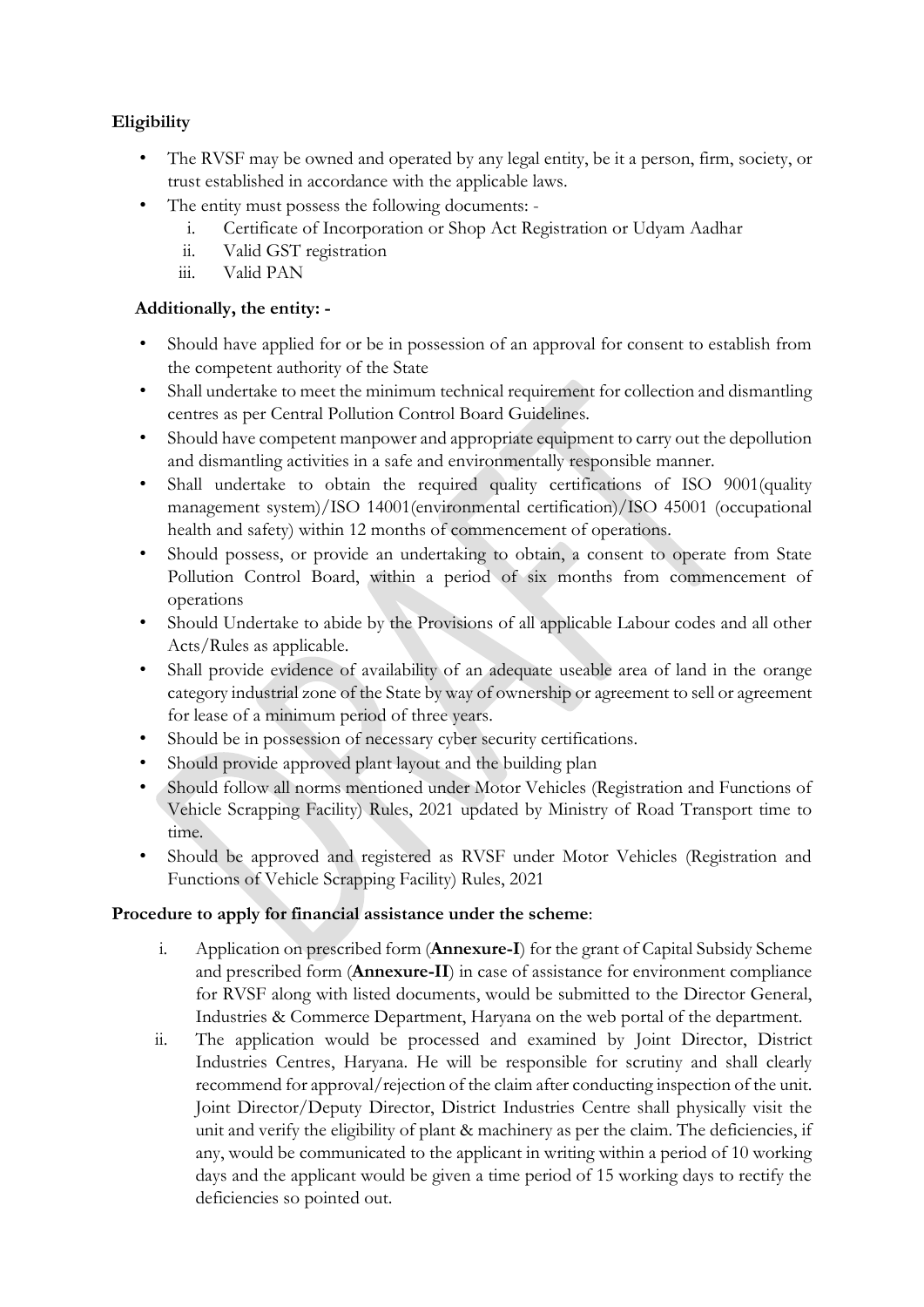iii. In case the deficiencies are not removed within prescribed period, the claim may be filed by the Competent Authority, under intimation to the applicant through e-mail.

## **Competent Authority for sanction of Incentives**:

The Director General, Industries and Commerce, Haryana shall be competent authority for sanction of the incentives.

## **Appeal**

An appeal against an order passed by the Competent Authority shall lie with the Administrative Secretary, Industries & Commerce, Haryana within a period of 30 days from the date of communication of orders appealed against. The orders passed by the Administrative Secretary, Industries & Commerce, Haryana in appeal shall be final.

## **Penal Action**

In case, it is found at any stage that the applicant has claimed the assistance on the basis of wrong facts, the applicant shall besides refunding assistance with compound rate of interest  $\omega$  12% per annum and facing legal action, will be debarred from grant of any incentives/assistance from the State Government. If the applicant fails to refund the subsidy amount with interest, then the amount shall be recovered as arrear of land revenue. The applicant shall be debarred from public procurement as a result of mismatch in facts and figures.

> Vijayendra Kumar, IAS Principal Secretary to Govt. Haryana, Industries & Commerce Department.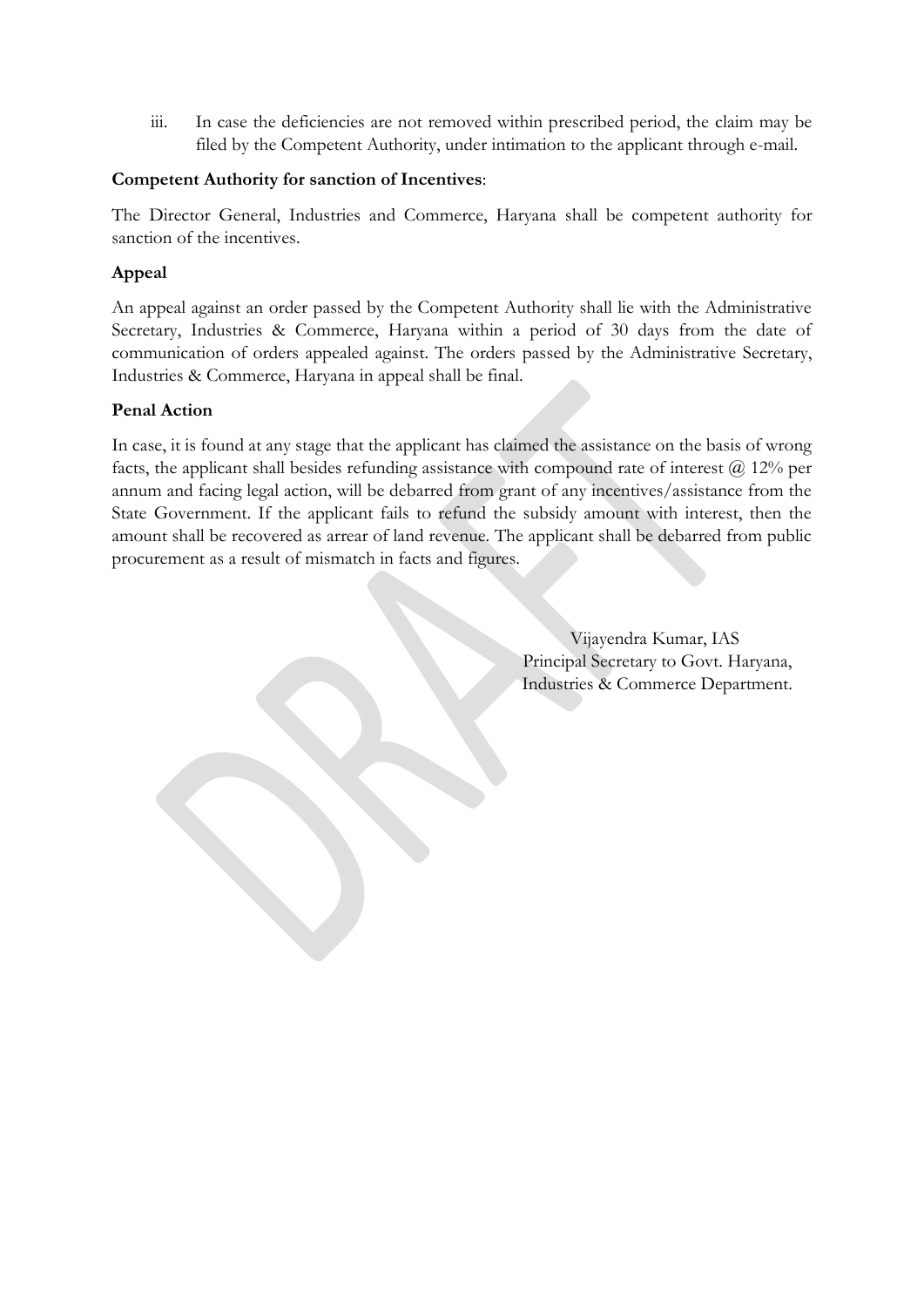#### **Annexure-I**

### **Application format**

| Sr. No.        | Particulars                                                          | Details |
|----------------|----------------------------------------------------------------------|---------|
| 1              | Name of the applicant (Authorized person of the unit)                |         |
| $\overline{2}$ | Name & Factory address of the unit with telephone no. & email        |         |
| $\overline{3}$ | Registered Office address                                            |         |
| $\overline{4}$ | Name of the block in which the enterprise located and                |         |
|                | category of blocks i.e. C/D                                          |         |
| 5              | Category of the unit (Micro/Small/Medium/Large/)                     |         |
| 6              | Haryana Udyam Memorandum No. & date                                  |         |
| 7              | Udyam Registration Certificate No. & date                            |         |
| 8              | Entrepreneur Memorandum (EM) part-II No. & date                      |         |
| 9              | Date of commencement of commercial production of the unit            |         |
|                | (As per first sale bill)                                             |         |
| 10             | Item of manufacture/processing                                       |         |
| 11             | Category under which subsidy has been claimed: Micro/ Small/ Medium/ |         |
|                | Large                                                                |         |
| 12             | Name of the bank/ financial institution                              |         |
| 13             | Quantum of term loan sanctioned.                                     |         |
| 14             | Date of disbursement of first installment of loan & amount           |         |
| 15             | Total source of funding / means of finance (as approved by Bank/FI): |         |
|                | Promoter's contribution                                              |         |
|                | Term Loan                                                            |         |
|                | Other resources Total                                                |         |

Copies of documents to be attached with the application:

- i. Copy of Udyam Registration Certificate (URC) and Haryana Udyam Memorandum (HUM).
- ii. Certificate of Incorporation/ Partnership deed
- iii. Acknowledgement of Entrepreneur Memorandum (EM) part-II.
- iv. Board resolution/ Power of attorney
- v. Change of Land Use (CLU)/ NOC from competent authority, if applicable
- vi. Declaration (**As in Annexure-III**) on non-judicial stamp paper of INR50
- vii. CA Certificate regarding investment in plant & machinery for new unit/expansion/ diversification (**Annexure-IV**)
- viii. Audited balance sheet of the unit of last year (if Applicable)
- ix. Copy of first sale bill

Signature of the applicant (with seal)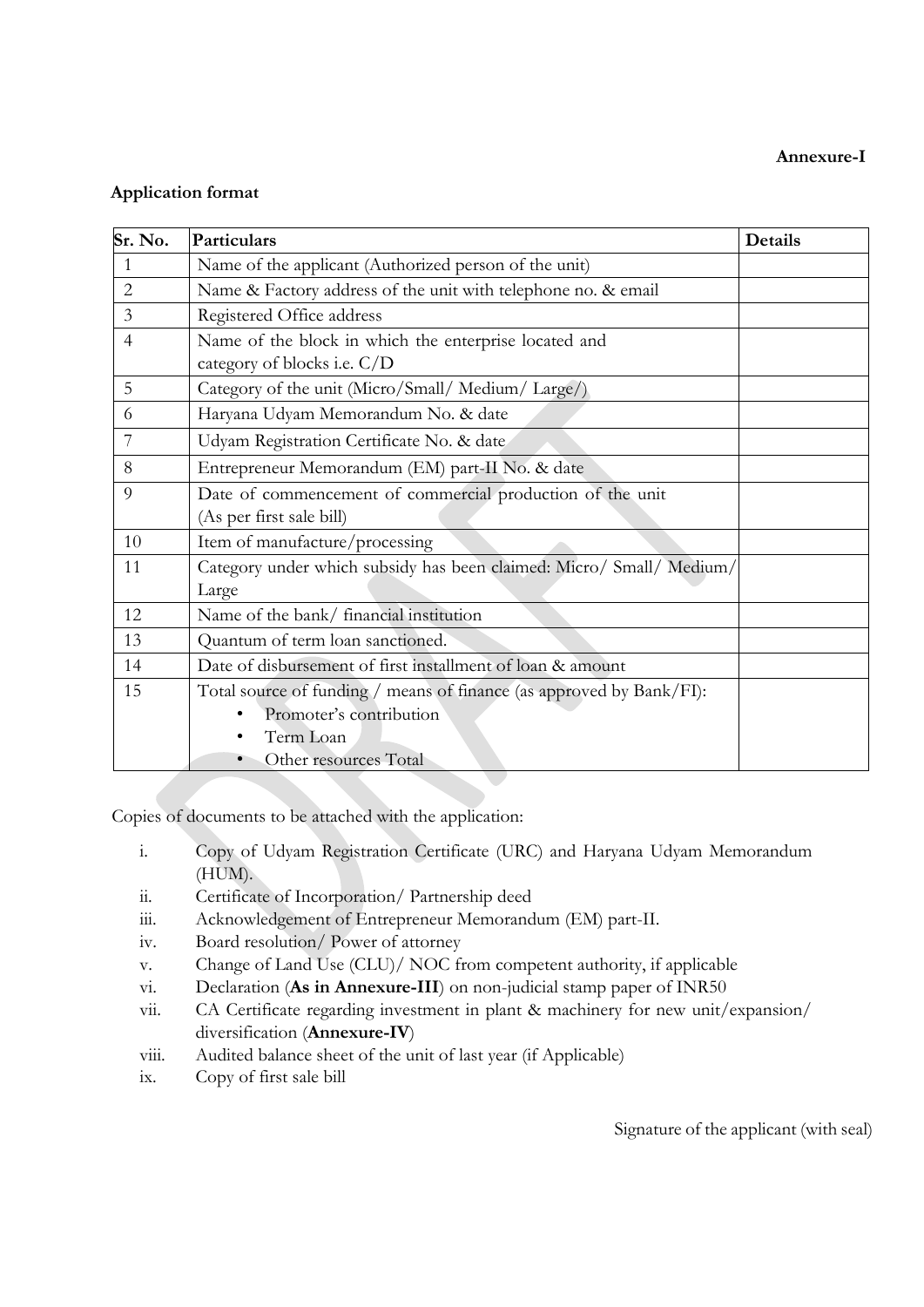### **Annexure-II**

### **Application format for claiming Assistance for Environment Compliance**

| Sr. | Particular                                      | Details |
|-----|-------------------------------------------------|---------|
| No. |                                                 |         |
| 1.  | Name of the applicant (Authorized               |         |
|     | person of the unit)                             |         |
| 2.  | Name & Address of the unit with telephone No.   |         |
|     | and e-mail                                      |         |
| 3.  | Registered/Work office address                  |         |
| 4.  | Udyam Registration Certificate (URC) and        |         |
|     | Haryana Udyam Memorandum (HUM) No. with         |         |
|     | date.                                           |         |
| 5.  | Entrepreneur Memorandum (EM) part-II No. &      |         |
|     | date                                            |         |
| 6.  | Item of manufacture/processing                  |         |
| 7.  | Category of the unit (Micro/Small/Medium)       |         |
|     | Details of new pollution control equipment      |         |
| 8.  | installed on which assistance has been claimed: |         |
|     | a. Cost of the Effluent treatment Equipment's   |         |
|     | Cost of the Air Pollution Control<br>b.         |         |
|     | Devices                                         |         |
|     | Cost of Civil Works<br>c.                       |         |
|     | Total                                           |         |
| 9.  | Amount of subsidy claimed @ 50%/75%             |         |

9. Self-attested copies of documents to be attached with the application:

- i. Copy of Udyam Registration Certificate (URC) and Haryana Udyam Memorandum (HUM).
- ii. Certificate of Incorporation/ Partnership deed/Partnership registration/ Cooperative society registration.
- iii. Board resolution/ Power of attorney.
- iv. CA certificate of details of Expenditure incurred (in original) (**Annexure-V**).
- v. Certificate from Regional Officer of Pollution Control Board(**Annexure-VI**).
- vi. Certificate from Regional Officer of Pollution Control Board in case of Zero Liquid Discharge claim.
- vii. Change of Land Use (CLU)/ NOC from competent authority, if applicable.
- viii. Copy of GST return/Audited Balance Sheet for last financial year.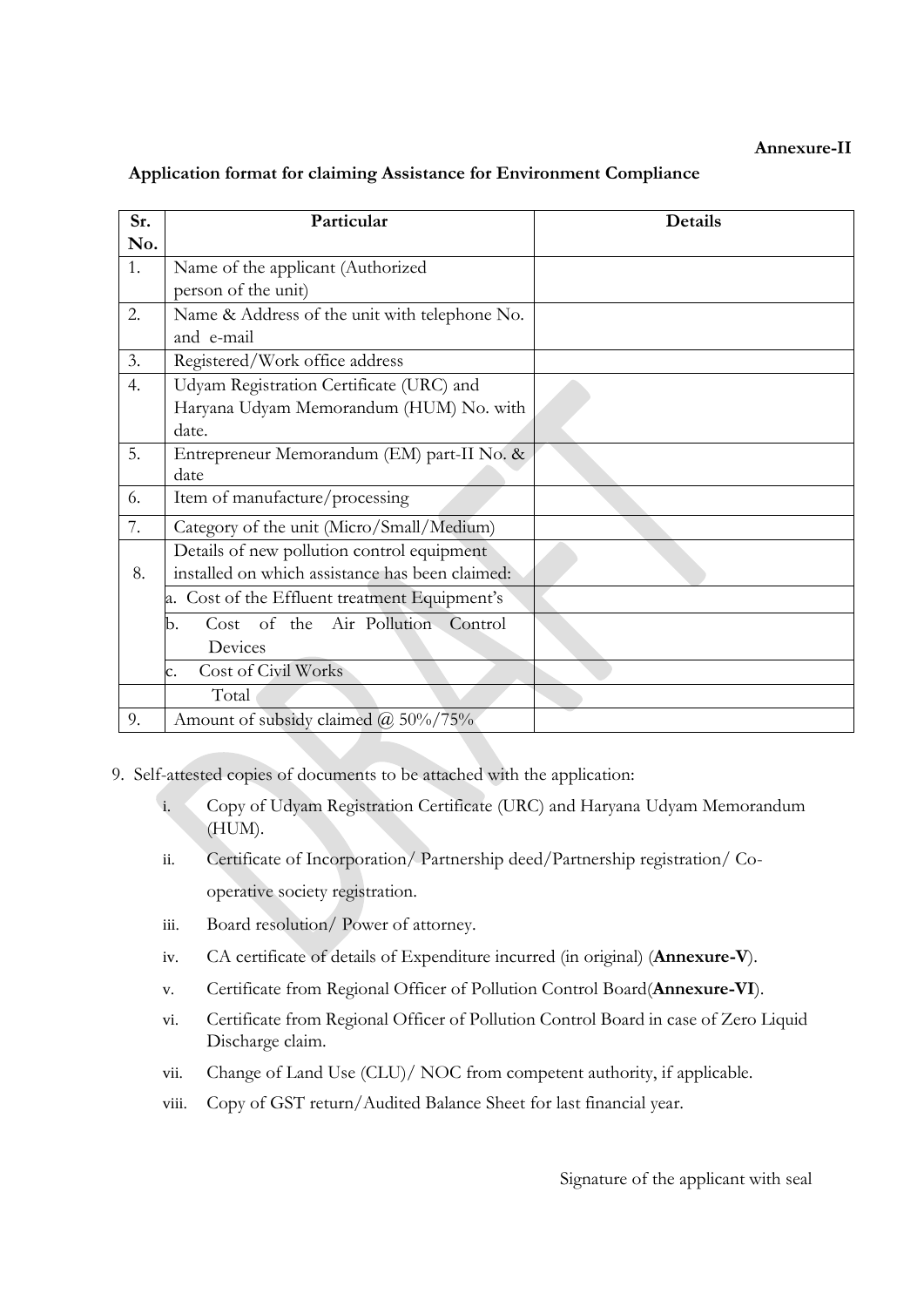#### **Annexure-III**

#### **Declaration (on non-judicial stamp paper of INR 50 duly notarized)**

- 1. I, ……………………………………….…… do hereby solemnly state that I am proprietor/partner/director/ of M/s………………………………………………………………… located at ……………………………………. and I have been authorized to file the Capital Subsidy claim with the Directorate of Industries & Commerce, Haryana.
- 2. I do hereby affirm that the particulars given in the application are correct. In case, any of the statement/information furnished in the application/documents later found to be wrong or incorrect or misleading, I do hereby undertake to refund the entire amount of assistance of INR………………/- [INR (in words)] granted to me at the compound rate of interest @12% per annum, besides facing legal action in case facts contained in this application are proved to be wrong at the time of verification/ checking or otherwise at any stage.

Dated: Signature of the applicant (with seal)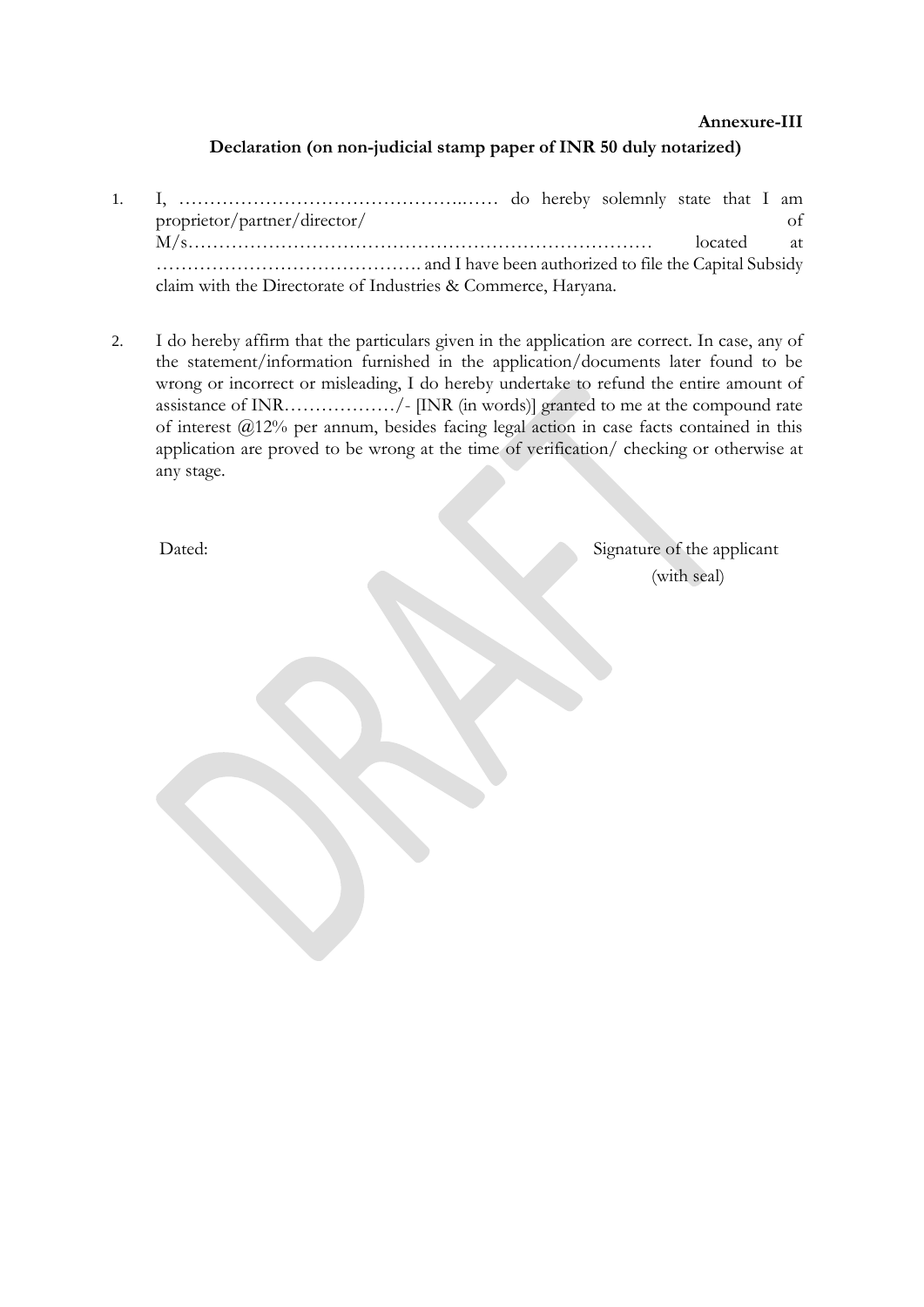#### **Annexure-IV**

Certificate from Chartered Accountant regarding investment in plant & machinery and Building (on a CA letter head)

#### **To whom it may concern**

The records and books of account of M/s………………………………………………………… with their regd. office at.................................... and enterprise located at………………………………………. in respect of investment in existing plant & machinery (original purchase value) of the unit has been verified. It is certified that the investment in plant & machinery as on date................ stands as INR..................................... and turnover for current fiscal year is INR................, whereas turnover for last fiscal year was INR .....................

Name & signature of the Chartered Accountant UDIN: ..................... with stamps &

CA membership number

Dated: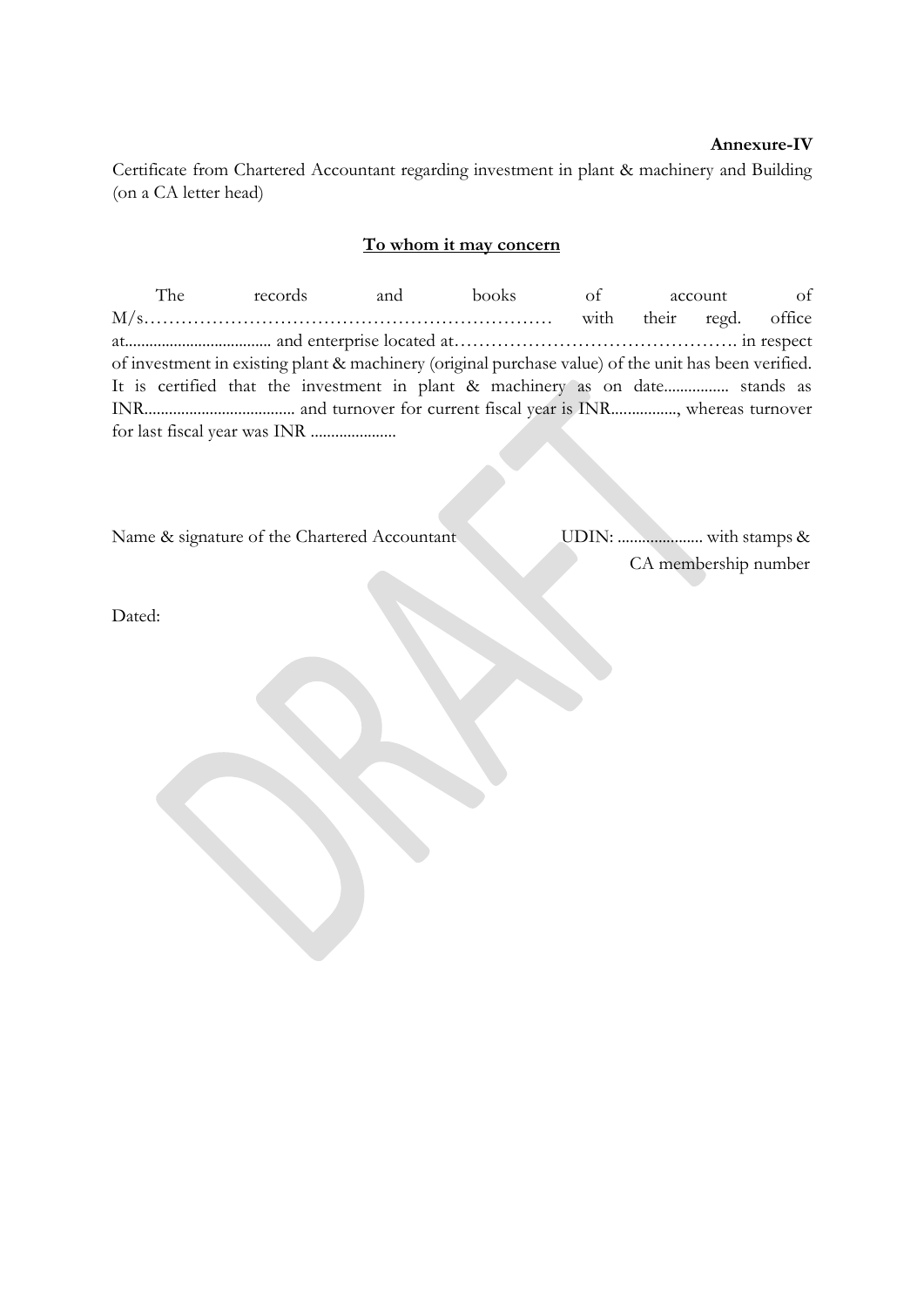#### **Annexure-V**

Certificate from Chartered Accountant regarding investment setting up of Effluent Treatment Plant (on a CA letter head)

#### **To whom it may concern**

The records and books of account of M/s………………………………………………………… with their regd. office at.................................... and enterprise located at………………………………………. in respect of investment in existing plant & machinery (original purchase value) of the unit has been verified. It is certified that the investment in plant & machinery as on date................ stands as INR..................................... and turnover for current fiscal year is INR................, whereas turnover for last fiscal year was INR .....................

Name & signature of the Chartered Accountant UDIN: ..................... with stamps &

CA membership number

Dated: